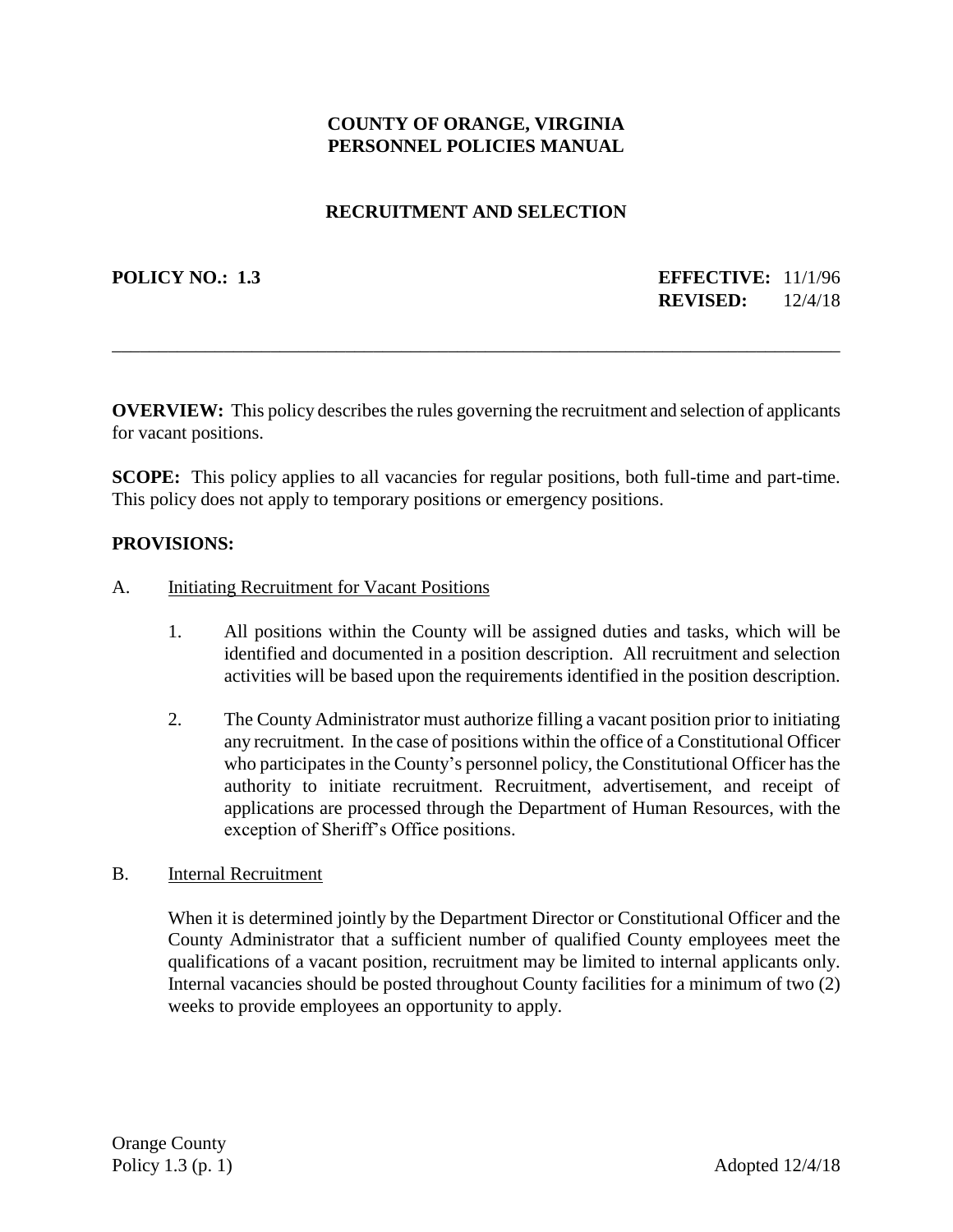#### C. External Recruitment

A Department Director or Constitutional Officer may elect to use external recruitment methods in which all County employees and the general public are eligible to apply.

External advertising channels will be determined by the Department of Human Resources, in consultation with the Department Director or Constitutional Officer. The extent of recruitment and advertising will be guided by the County's commitment to obtaining a sufficient pool of qualified applicants and to encouraging minorities, women, veterans, and disabled individuals to apply. Positions will be advertised for at least two (2) weeks, and on the County website at a minimum. Recruitments will remain open until filled. Advertisements may include an initial review date.

D. Readvertisement

If initial recruitment efforts do not result in a sufficient pool of qualified applicants, a position may be readvertised.

E. Application Process

All persons seeking to apply for employment with the County must complete a County Employment Application Form.

Applications will only be accepted for positions that have been posted for recruitment.

Positions will be open for application for a minimum of two (2) weeks.

- F. Selection Process
	- 1. All completed applications received for a vacancy will be considered.
	- 2. Departments may interview all applicants, or may reduce the applicant pool by screening the applications according to job-related criteria. The screening process requires consistent application of screening criteria, without regard to race, sex, gender, gender identity, color, national origin, religion, age, veteran status, political affiliation, marital status, genetics, disability, or other non-job-related information.
	- 3. Departments may elect to interview all candidates, or the top candidate(s) identified through the screening process. Interviews may either be conducted by an authorized individual or by a selection committee. A single list of questions should be developed prior to the interviews, and be asked to all interviewed applicants. The questions should generally be job-related and seek information regarding the applicant's job-related qualifications. Questions related to specific information contained in the application (i.e., an unexplained gap in employment) or in follow-up to information provided at the interview may also be asked.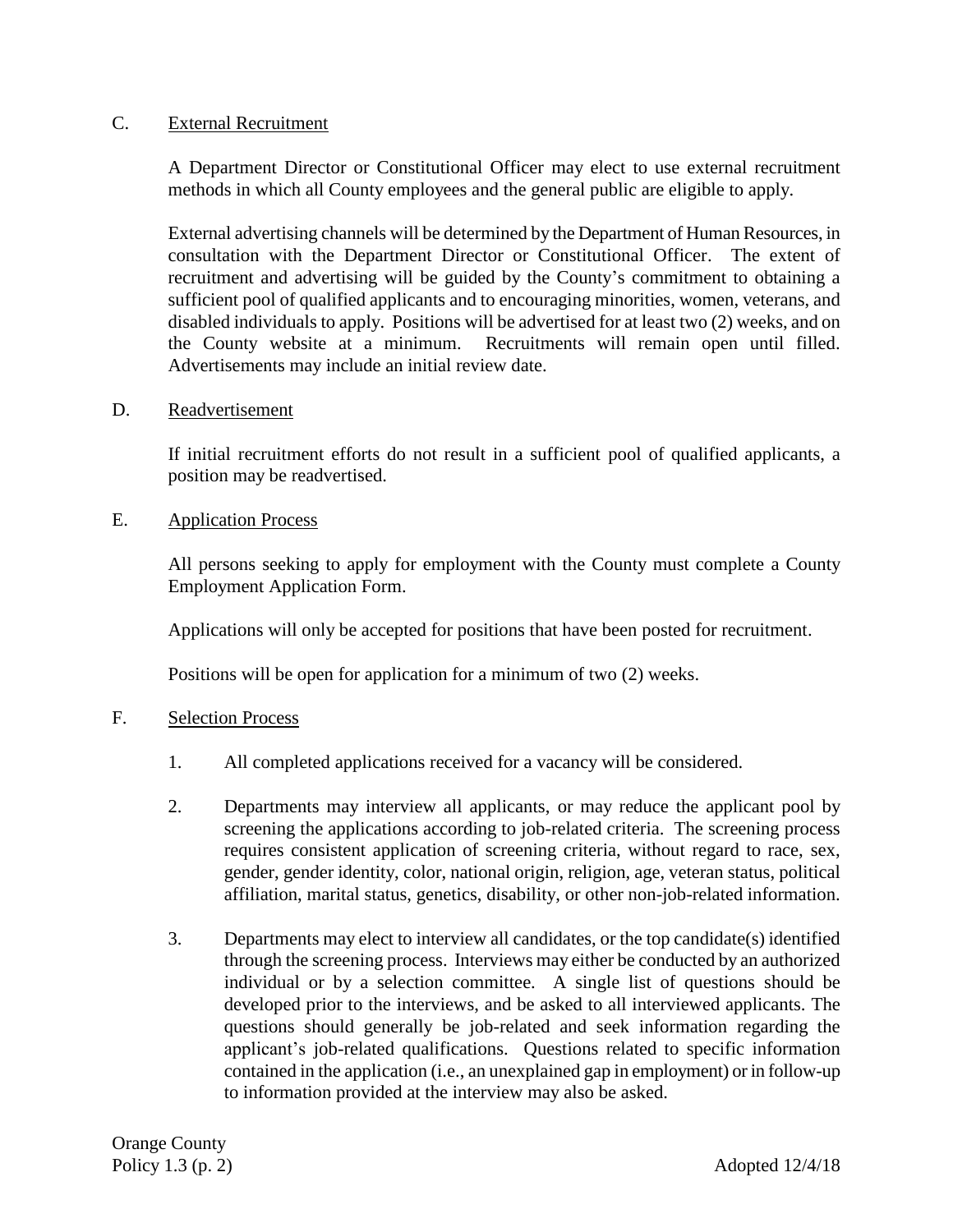- 4. After completion of final interviews, the Department Director shall recommend a selection to the County Administrator with justification for the recommendation. Constitutional Officers make their own final selections.
- G. Employment Offers and Contingency of Same
	- 1. *Offers of Employment*

Offers of employment, including starting salary, benefits, and starting date, shall be initiated by the Department Director or Constitutional Officer. Offers of employment must be submitted through the Department of Human Resources for review before being forwarded to the County Administrator for final approval. All offers of employment shall be in writing, and shall clearly state the County's probationary period, the position title, the salary offer, the starting date, and any other information deemed pertinent. A copy of this letter must be forwarded by the Department Director or Constitutional Officer to the Department of Human Resources for the employee's Personnel File prior to the employee's starting date.

2. *Additional Documentation*

Offers of employment shall be accompanied by an Authorization to Hire form and any additional documentation required by the Department of Human Resources, including starting date, starting salary, full legal name, address, and any other information deemed pertinent. This form must be signed by the Department Director or Constitutional Officer, Human Resources Manager, Assistant County Administrator for Management Services, and County Administrator and is used to authorize the individual be added to the County's payroll. Copies of all correspondence related to the employment offer shall be retained in the employee's personnel file in the Department of Human Resources.

3. *Documenting Employment Eligibility*

In compliance with the Immigration Reform and Control Act of 1986, eligibility of employment must be verified for all new persons hired. An Employment Eligibility Verification Form I-9 must be completed within three (3) business days of commencing work.

4. *Pre-Employment Physical Examination*

All positions for which an employee's health is directly related to job performance require satisfactory completion of a physical examination.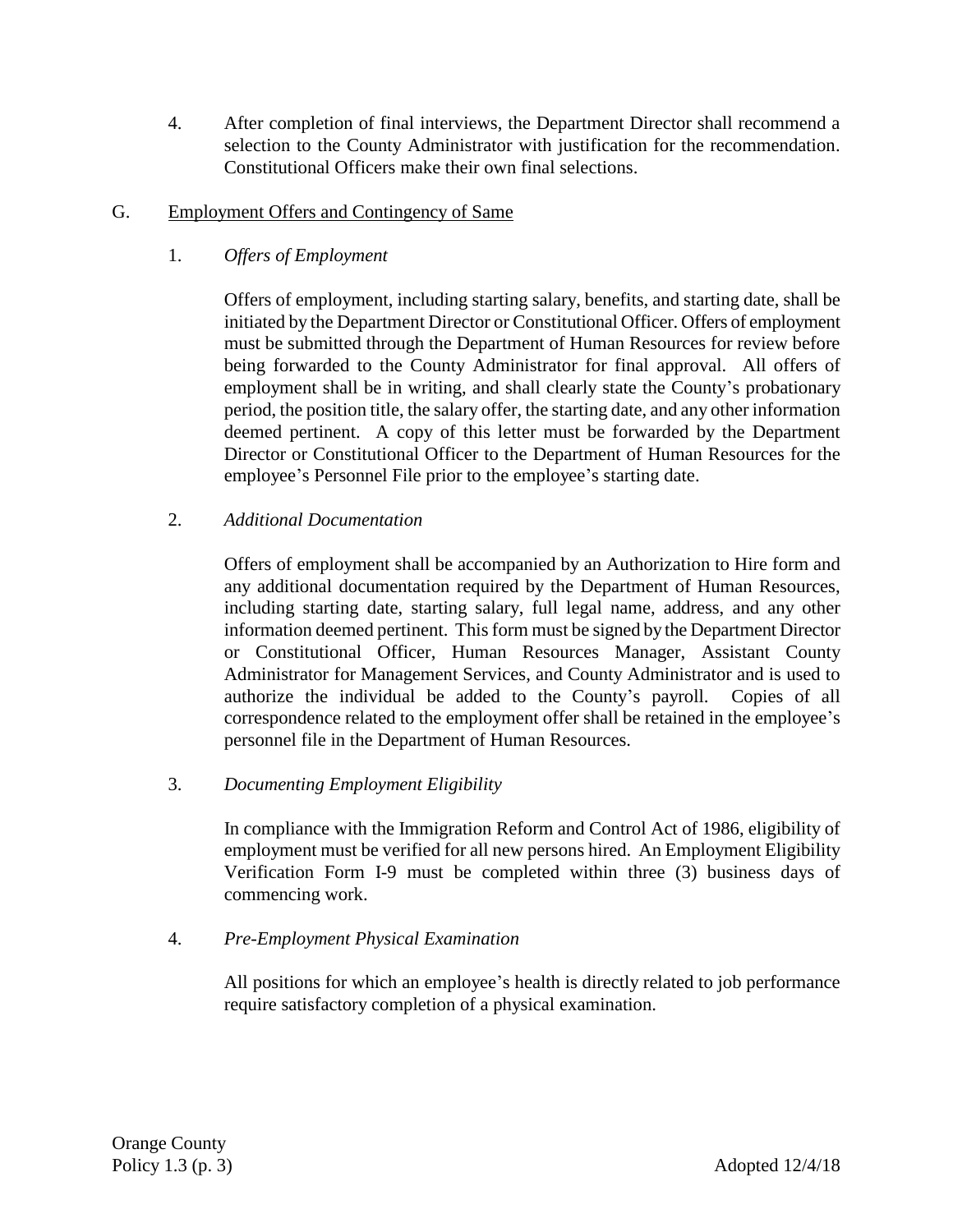For these identified positions, employment offers are contingent upon the satisfactory completion of said physical examination. Positions that require physical examinations will be identified as such in all position announcements and advertisements.

The physical examination will be requested after an employment offer is extended and before the employee begins work. The physical examination will be performed at the County's expense.

Information about an employee's medical condition or history will be maintained separate from other personnel information and kept confidentially in the Department of Human Resources.

#### 5. *Criminal History Background Check*

All positions require satisfactory completion of a criminal history background check.

Employment offers are contingent upon the satisfactory review of said criminal history background check. The requirement of criminal history background checks will be identified in all position announcements and advertisements.

The criminal history background check will be made after an employment offer is extended and before the employee begins work. The criminal history background check will be performed at the County's expense.

In addition to the criminal history background check through the Virginia State Police, positions may be required to submit to fingerprinting as a condition of employment. Positions may also be subject to background checks through the Virginia Child Abuse and Neglect Central Registry.

For these identified positions, employment offers are contingent upon the satisfactory review of said fingerprinting and/or Central Registry background check. Positions that require fingerprinting or Central Registry background checks will be identified as such in all position announcements and advertisements.

The fingerprinting and Central Registry background check will be made after an employment offer is extended and before the employee begins work. The fingerprinting and Central Registry background check will be performed at the County's expense.

#### 6. *Pre-Employment Drug Screening*

In accordance with Policy 3.3 (Drug and Alcohol Use), positions may be required to submit to a pre-employment drug screening as a condition of employment.